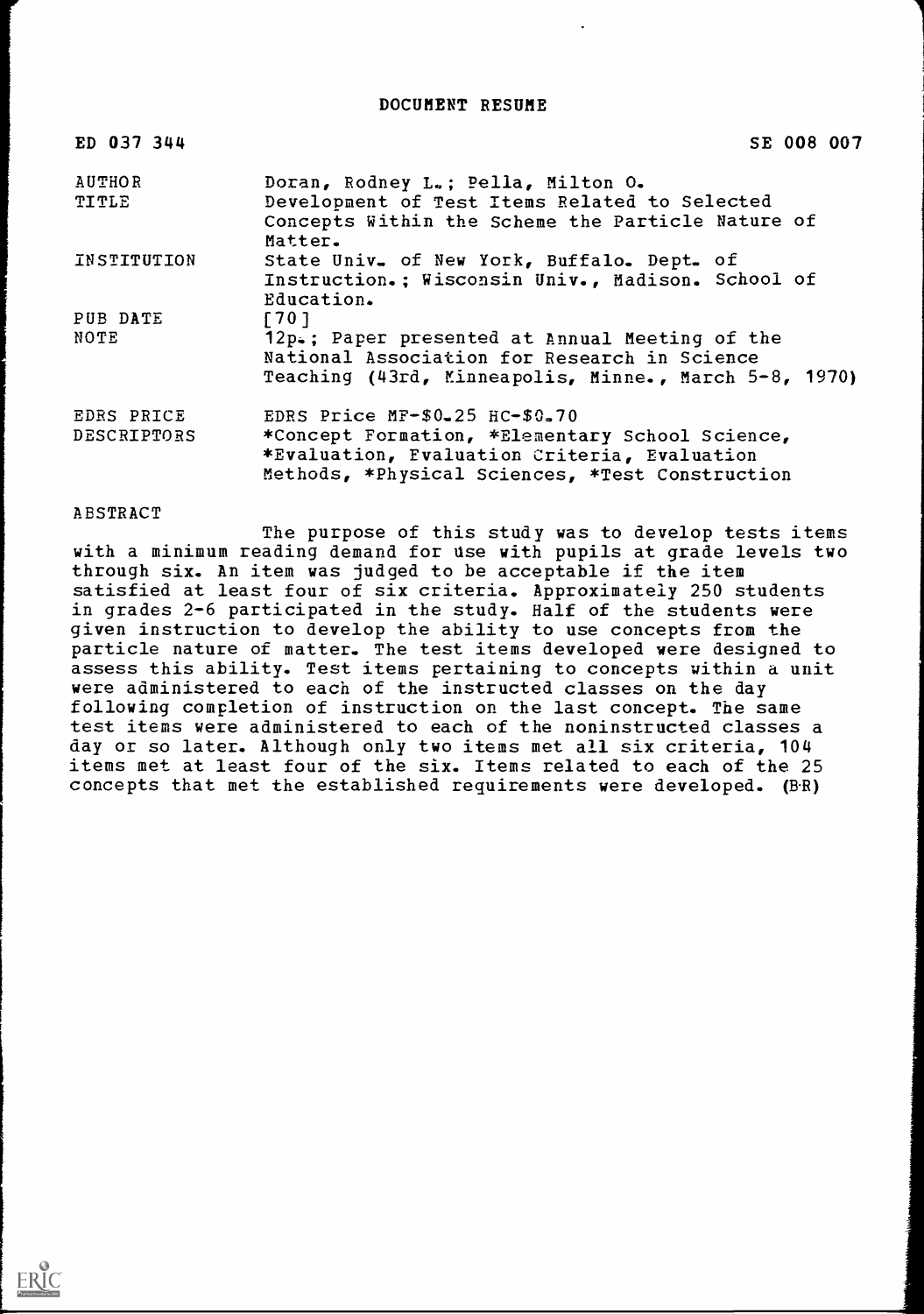#### U.S. DEPARTMENT OF HEALTH, EDUCATION & WEIFARE OFFICE OF EDUCATION

ナ **DO** 

THIS DOCUMENT HAS REEN REPRODUCED EXACTLY AS RECEIVED FROM THE<br>PERSON OR ORGANIZATION OPIGINATING IT. POINTS OF VIEW OR OPINIONS PERSON OF ORGANIZATION OPIGENATING IT. POWERS OF VIEW OF OPINIC<br>
PERSON OF ORGANIZATION OPIGENATING IT. POWERS OF VIEW OF OPINIC<br>
POSITION OF POLICY.<br>
POSITION OF CONOTENT OF THESE RELATED TO POSITION OR POLICY. DEVELOPMENI OF TEST ITEMS RELATED TO SELECTED CONCEPTS WITHIN THE SCHEME THE PARTICLE NATURE OF MATTER

> Rodney L. Doran Deportment of Instruction State University of New York at Buffalo Buffalo, New York

Milton O. Pella School of Education University of Wiscon:!in Madison, Wisconsin

#### THE PROELF1

## Introduction

Concept development is presently a popular goal in science instruction at all levels. Knowledge of and ability to use science concepts has become one of the essential outcomes of science instruction at the elementary school level. The determination of how well elementary school pupils learn these concepts in and of science is consequently an essential part of good science teaching. These techniques have not been widely available up to the present. "Quite candidly, it must be ndmitted that our present procedures of evaluation are still in the trial and error stage" (Lee, 1967, p.69). "The improvement of evaluative tools. and techniques in elementary science instruction is one of the major priorities of science education" (Kuslan & Stone, 1968, p. 228).

## Statement of the Problem

The purpose of this study was to develop test items. with a minimum reading demand related to selected concepts from the scheme, the particle nature o.! matter, for use with pupils at grade levels two through r<br>
8<br>
S<br>
6<br>
four six. An item was judged to be acceptable if the item satisfied at least<br>four of the folloging criteria:

1. The proportion of the instructed group choosing the accepted response to each item, when administered as part of a posttest, in greater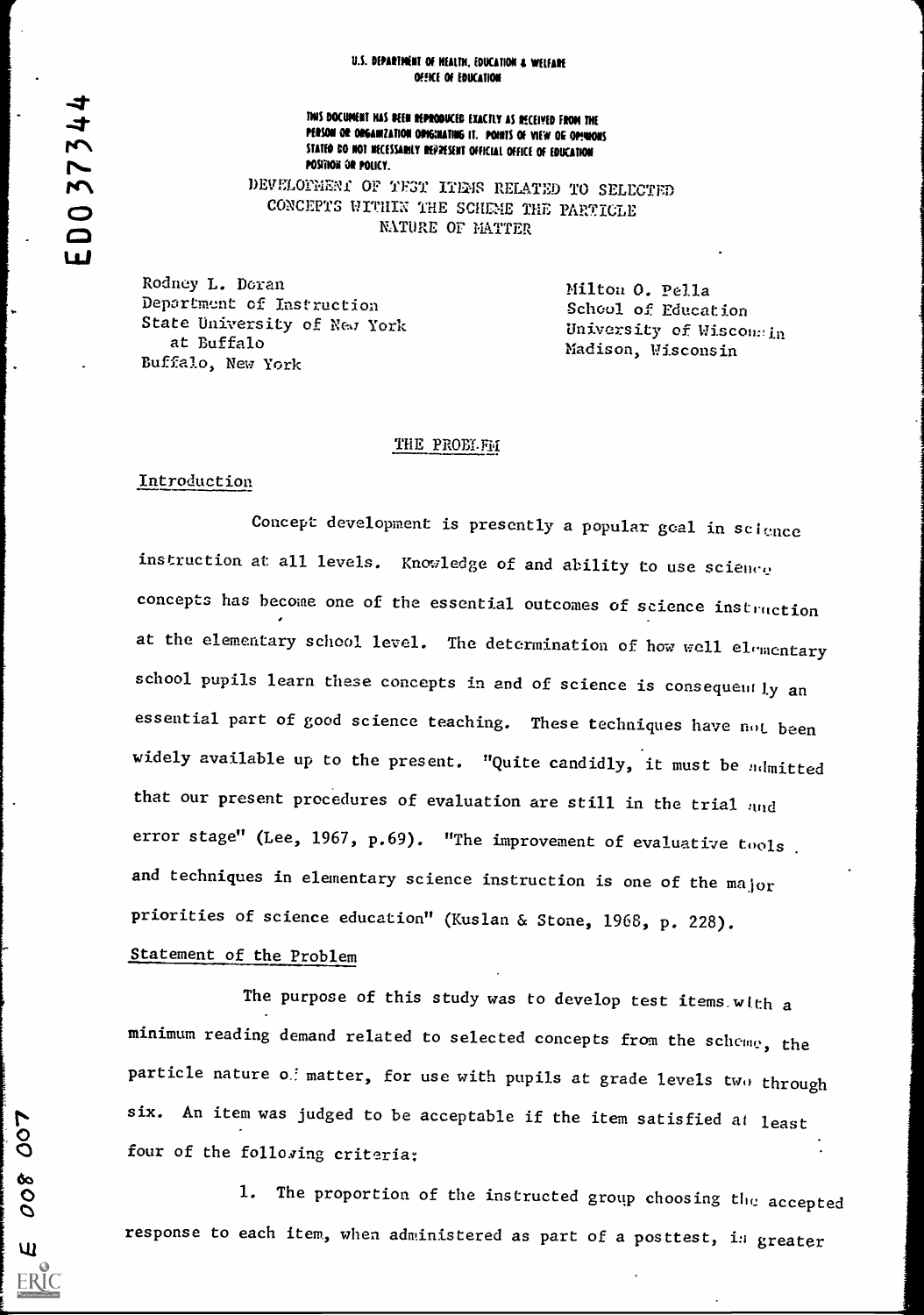than 0.50, the level attributable to random guessing.

2. The proportion of the instructed group choosing the accepted respoase to each item, when administered as part of a posttest, is greater than when administered as part of a pretest.

3. The proportion of the instructed group choosing the accepted response to each item, when administered as part of a posttest, is greater than the proportion of the noninstructed group choosing the accepted response to the same item when administered as part of a posttest.

4. The proportion of each instructed class choosing the accepted response to each item, when administered as part of a posttest, increases progressively with grade level.

5. The item when administered as part of a posttest to the instructed group as of nonextreme difficulty. ( $-2\sigma \leq x_{50} \leq -2 \sigma$ )

6. .The item when administered as part of a posttest to the instructed group is a positive discriminator. ( $\beta \geq 0.30$ )

## Criteria for Test Items

The constructs underlying the first four criteria are selfevident, The last two criteria are:based on the fact that both the difficulty and discrimination of test items affect their usefulness. An item so easy that all answer it correctly or so difficult that none answer it correctly yields no information about relative levels of achievement. Items of low discrimination are not useful in differentiating between those students who possess the tested attribute and those who do not. The difficulty and discrimination values used in this study were  $X_{50}$  and  $\beta$  respectively.

#### PROCEDURE

## Definition of Educational Objectives

The objective of the instruction related to this study was to aid students in developing the ability to use selected concepts from the scheme, the particle nature of matter, in explaining natural phenomena. The test items developed in this study were designed to assess this ability with students at grade levels two through six.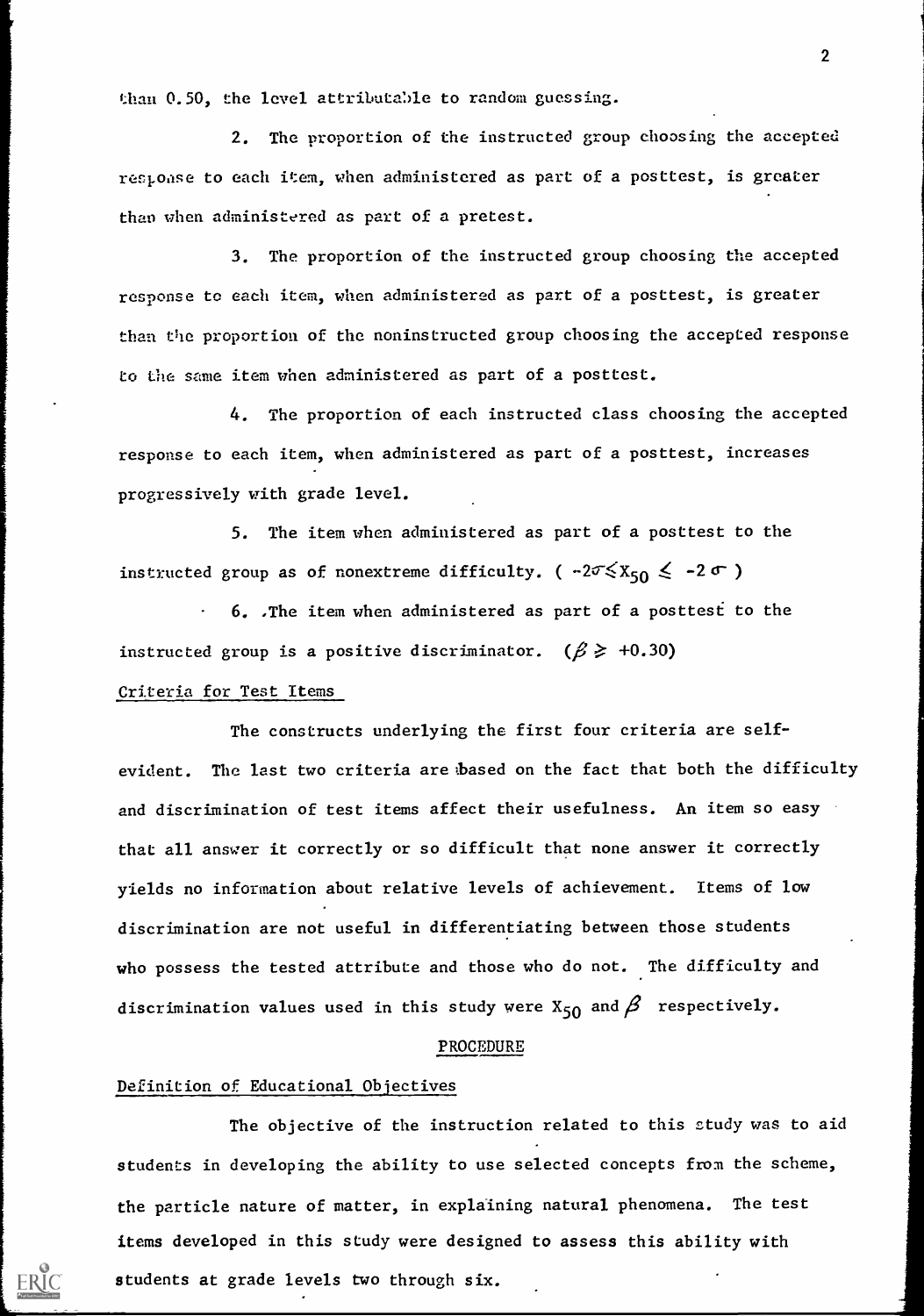An assumption underlying this study was that the prepared instructional sequence, as presented by the regular classroom teacher is effective in increasing the ability of students at grade levels two through six to use the selected concepts in explaining natural, phenomena.

# Construction of the Test Liems

The item used in this study was of the alternate response pictorial item type presented via motion picture film. Alternate response items were chosen because they were adequate for the purpose and feasible for the motion picture medium. Pictorial items were chosen so as to (1) reduce the demands on the reading and verbal ability of the students, and (2) assess the ability to use the concepts rather than reading or verbal ability. As motion was a relevant factor in some items, motion picture film was used to present the questions and model choices.

Five separate test items were developed for each of the 25 concepts chosen for the study,

> If only one item per objective is used, the test will generally be less reliable than if more items are used. On the other hand, it may be assumed that, if a pupil can perform well on five or 10 items of similar content, he can perform well on 20 or 50 such items (Lindvall &  $\cos_{\theta}$ 1969, p. 175).

tecause testing using motion pictures was unfamiliar to most of the students, extensive directions were prepared on how to mark the test booklet.

# Selection of the Population

ERIC

The criteria for population selection was that the school have two or more classes per grade and that the students had been randomly assigned to their class. The first criterion was established because the design of the study included an instructed and noninstructed class at each grade level.

The second criterion was used to insure that the classes would be as similar as possible. Student date, such as IQ and scores on standardized

3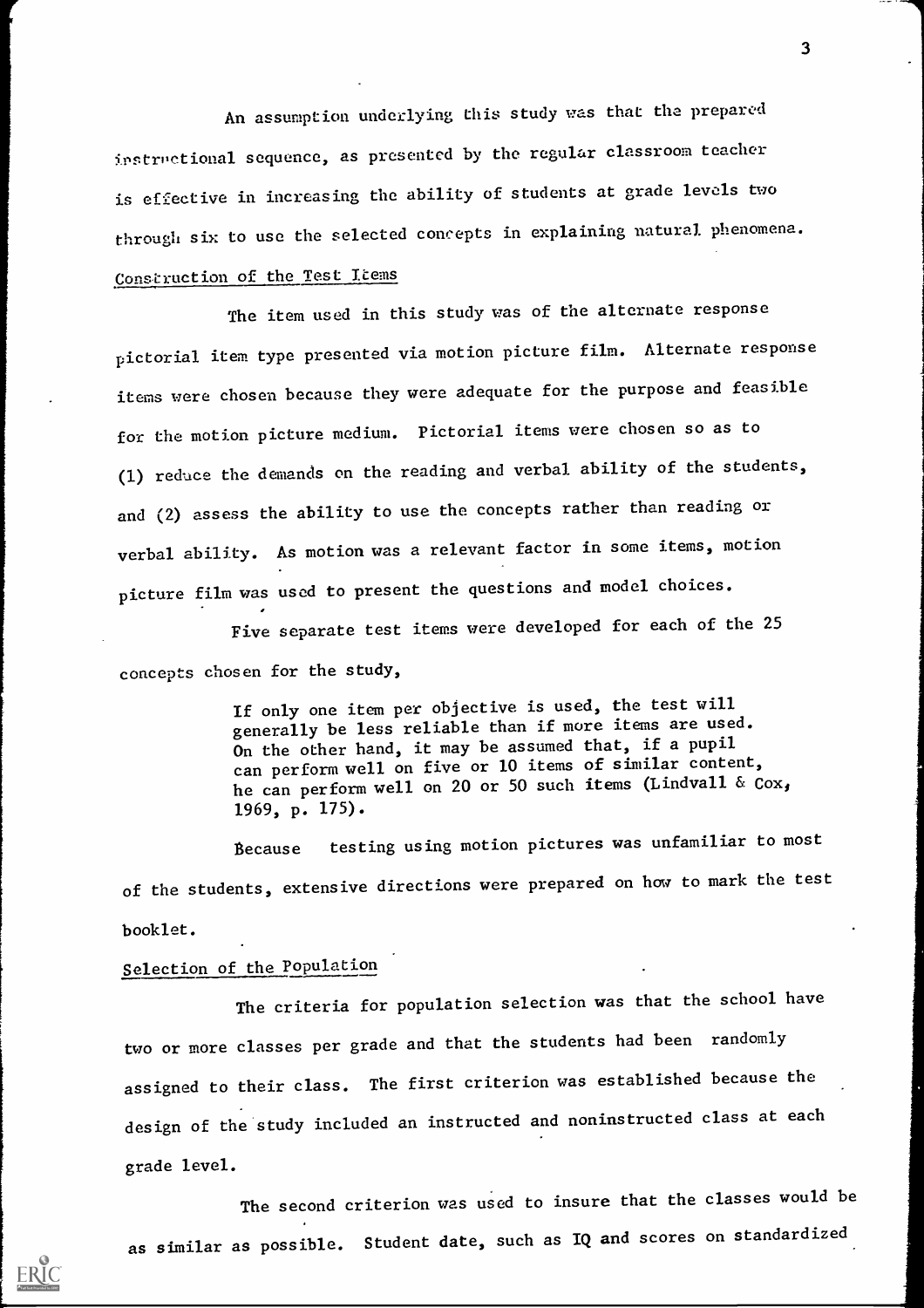tests were obtained from the school files to be used in 'verifying the equality of the instructed and noninstructed classes. The IQs were obtained from the Ruhlman-Anderson Test and the level of academic achievement by use of the Stanford Achievement Test (SAT). The Mathematical Concept, Paragraph Meaning, and science subtests of the SAT were chosen as being representative of abilities in mathematics, reading, and science.

A Wisconsin school was selected to participate in the study as it satisfied the above criteria and the faculty was willing to participate in the program. The principal selected the teachers who would be in the instructed and noninstructed classes.

## Collection of Data

ERIC

Instruction on the concepts was initiated with the instructed classes after all the test items had been administered to all classés (both instructed and noninstructed). Each concept was the subject of a 30 minute lesson for one or two days of instruction by the regular classroom teachers. All of the instructed classes were taught the same lesson on the same day.

On the day following completion of instruction on the last concept in a given unit, test items pertaining to concepts within that unit were administered to each of the instructed classes. The same test items were administered to each of the noninstructed classes a day or so later. The test items were administered by the researcher to each class in its regular classroom. The verbal part of each question was read aloud by the researcher as the students viewed the written questions projected on the screen and printed on the test booklet.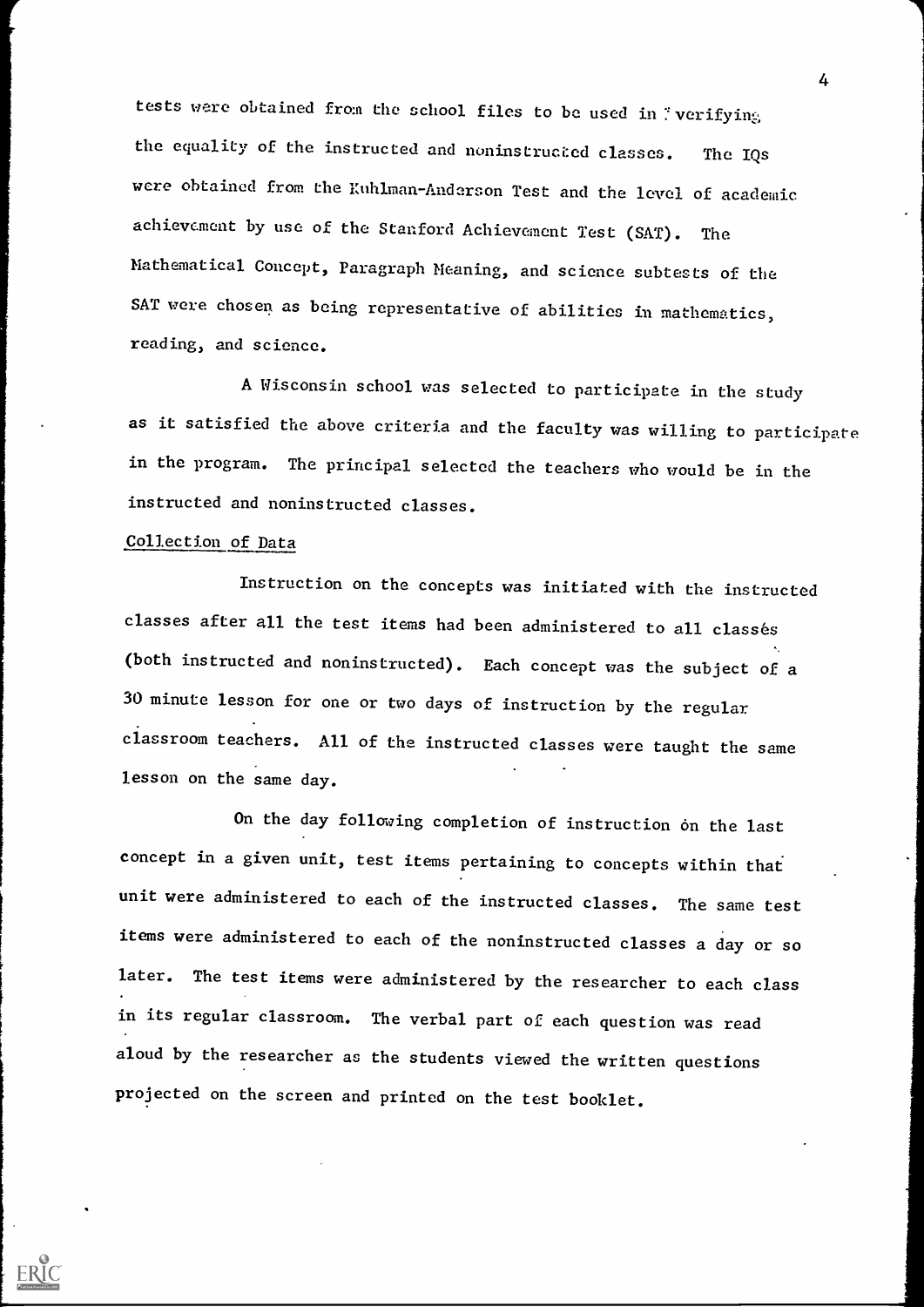#### RESULTS

#### Introduetion

The results of this study are presented in the following order: (1) selected concepts, (2) population, (3) item results for a representative concept, and (4) questions and model choices for the concept in (3).

## Selected Concepts

The concepts from the scheme, the particle nature of matter,

selected for this study are listed below. The order indicated was the order

in which the concepts were taught.

## Unit I

- 1. All matter is made up of particles.
- 2. Particles of matter have spaces between them.
- 3. Particles of matter are very small.
- 4. Particles of matter are in motion.
- 5. Particles of matter move faster when the matter is heated.
- 6. Particles of matter move farther apart when the matter is heated.

## Unit II

- 7. In the solid state, the particles of matter are packed together in a pattern and move within a small space.
- 8. In the liquid state, the particles of matter are loosely clustered together and move about.
- 9. In the gas state, the particles of matter are far apart and move freely.
- 10. The state of matter can be changed from solid to liquid and from liquid to solid.
- 11. The state of matter can be changed from liquid to gas and from gas to liquid.

#### Unit III

ERIC

- 12. The push against the surface by a gas depends upon the number and rate of motion of the particles of the gas.
- 13. Some particles of matter (molecules) are made up of simpler particles (atoms).
- 14. Some molecules are made up of only one kind of atom (element).
- 15. Some molecules are made up of two or more kinds of atoms (compounds).
- 16. Some samples of matter contain more than one kind of molecule (mixtures).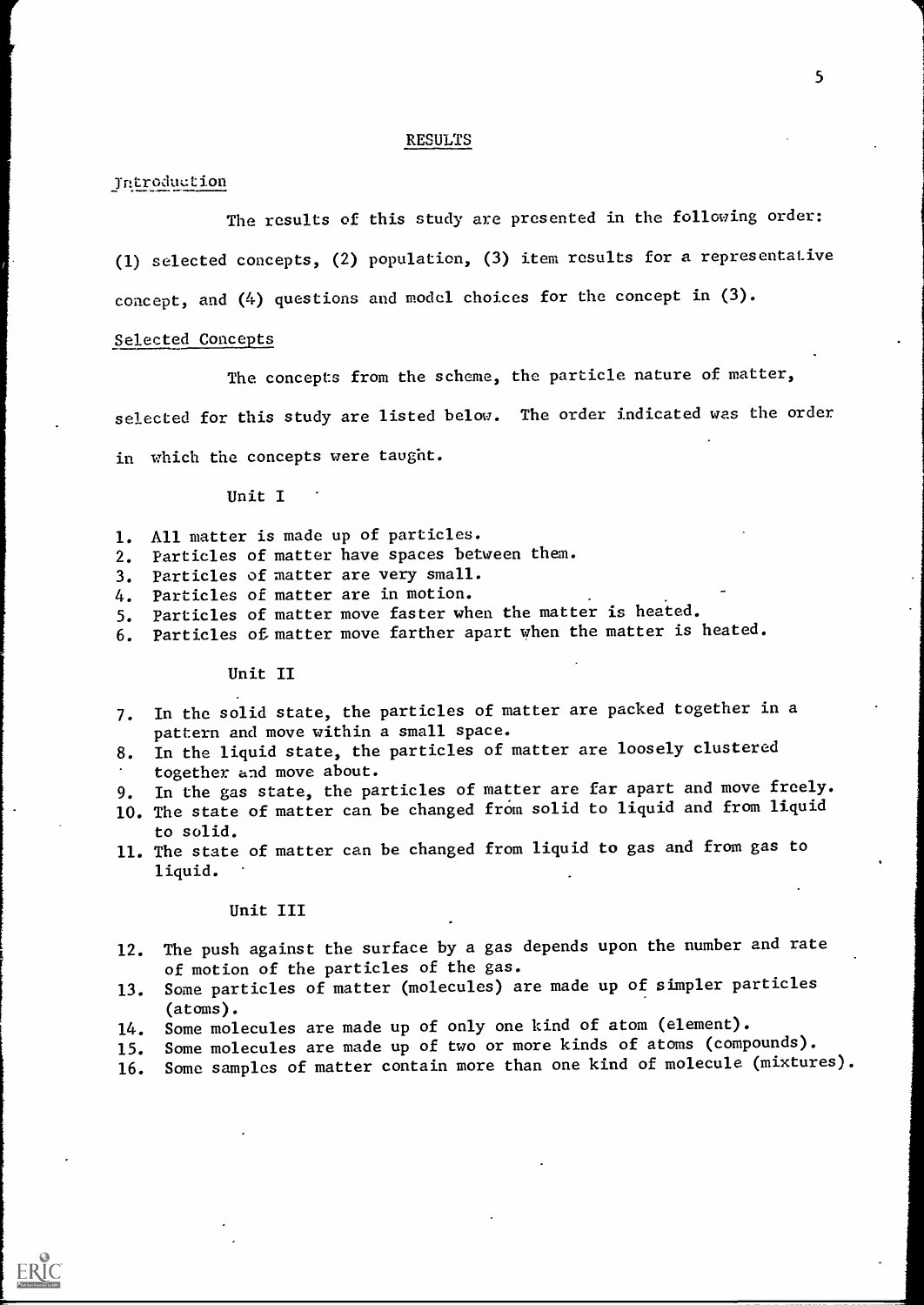#### Unit IV

- 17. Each type of molecule is formed from definite numbers and kinds of atoms.<br>18. Particles of matter have mass and occupy space.
- 18. Particles of matter have mass and occupy space.<br>19. The average size and mass of the atoms of each
- 19. The average size and mass of the atoms of each element do not vary.<br>20. Atoms are made up of particles: protons, electrons, and peutrons.
- Atoms are made up of particles; protons, electrons, and neutrons.
- 21. Electric charges are associated with the particles of matter.

## Unit V

- 22. The particles of matter attract each other.
- 23. The mass of an atom is determined by the number and kind of particles that it contains.
- 24. All atoms of a given element are made up of the same number of electrons and protons.
- 25. Molecules are made up of atoms that are held together by electrical forces.

# Population

The numbers of students in the instructed and noninstructed classes

completing all the test items, when administered as part of a pretest and as

part of a posttest, are given in Table 1.

#### TABLE 1

NUMBERS OF STUDENTS IN THE INSTRUCTED AND NONINSTRUCTED CLASSES COMPLETING THE TEST ITEMS BY GRADE LEVEL

|                |     | Instructed |     | Noninstructed |  |
|----------------|-----|------------|-----|---------------|--|
| Grade Level    | Pre | Post       | Pre | Post          |  |
| $\overline{2}$ | 26  | 26         | 23  | 23            |  |
| 3              | 23  | 22         | 24  | 24            |  |
| 4              | 27  | 26         | 27  | 27            |  |
| 5              | 26  | 25         | 27  | 26            |  |
| 6              | 26  | 25         | 25  | :2            |  |
|                | 28  |            | 126 |               |  |

The instructed and noninstructed classes at a given grade level. were assumed to be comparable because the students were assigned to classes irrespective of their academic ability. The credibility of this assumption was testable within the second and fifth grades as current standardized test data were available for these grades. The assumption was reasonable as none of the pairs of classes were significantly different (per t-tests  $\alpha$  = 0.01) with respect to IQ and mathematical, reading and science abilities as measured by the subtests of the Stanford Achievement Test.

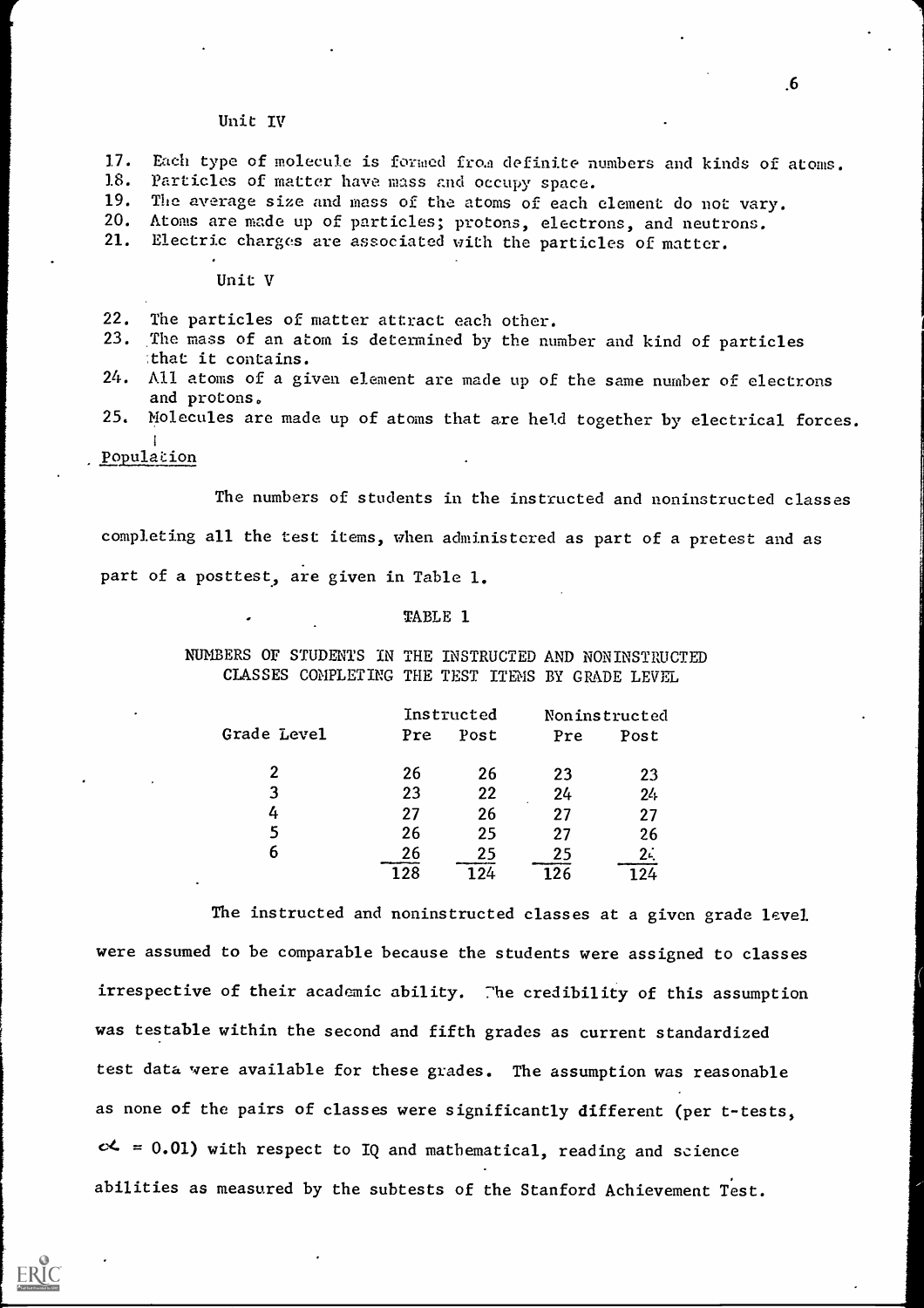## Item Results

Due to space limitations, one concept (No. 11) was chosen as an example. The results related to the items that tested Concept No. 11 are shown in Tables 2, 3, and 4. Table 2 includes the proportion of each of the classes choosing the accepted response to each item when administered as part of a pretest and as part of a posttest. Presented in Table 3 are the item statistics (X<sub>50</sub> and  $\beta$ ) for each item when it was administered as part of a posttest to the instructed group. Table 4 indicates which items satisfied the several item criteria. It is noted from Table 4 that each item related to Concept No. 11 satisfied five criteria - and failed to meet Criterion #4.

## Questions and Model Choices

 $ERIC$ 

The questions and model choices for the items related to Concept No. 11 are illustrated on Page 9. The models for items II-11, 11-18, and 11-20 are dynamic; the particles move and change their configurations (i.e. particle configurations change from a gas configuration to a liquid configuration).

#### **SUMMARY**

Examination of the results of the data, from the frame of reference of "which items meet four of the six criteria" and hence make up a pool of acceptable items, reveals that although only two items meet all six criteria, there are 104 items that meet at least four of the six (Table 5).

7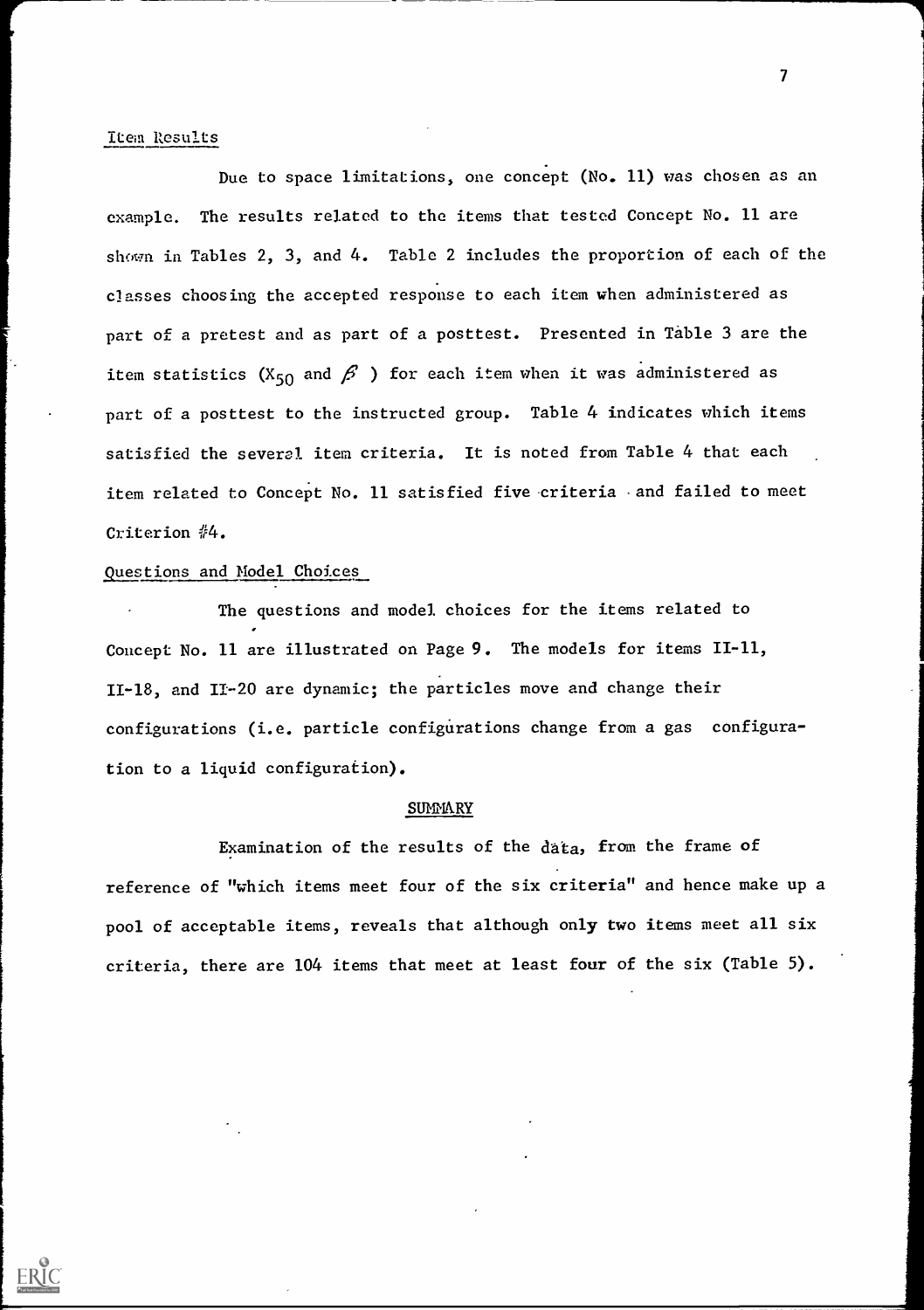$\label{eq:ex1} \underset{\mathbf{A}\text{full Test Proof of EHE}}{\sum}\underset{\mathbf{F}\in\mathrm{HIC}}{\bigotimes}\mathbf{C}^*$ 

TABLE 2<br>PROPORTION OF THE INSTRUCTED AND NONINSTRUCTED GROUPS CHOOSING THE<br>ACCEPTED RESPONSE TO THE TEST ITEMES RELATED TO CONCEPT NO. 11

| Noninstructed                                                                           |                                                                      |                               |                              |                                                                                                                        |                              | Instructed                                                        |                                                 |                                                                                             |                                                                 |  |
|-----------------------------------------------------------------------------------------|----------------------------------------------------------------------|-------------------------------|------------------------------|------------------------------------------------------------------------------------------------------------------------|------------------------------|-------------------------------------------------------------------|-------------------------------------------------|---------------------------------------------------------------------------------------------|-----------------------------------------------------------------|--|
| All. Grades<br>Number<br>Item                                                           |                                                                      |                               | A11<br>$\tilde{\phantom{a}}$ | Grades                                                                                                                 | Grade<br>$\sim$              | Level<br><u>സ</u>                                                 | $\overline{\mathbf{t}}$<br>$\ddot{\phantom{1}}$ | $\ddot{\phantom{a}}$<br>$\ddot{\phantom{a}}$<br>ທ<br>Ŧ<br>í<br>$\overline{\mathbf{z}}$<br>÷ | $\mathbf o$                                                     |  |
| .40<br>$-47$<br>Post<br>Pre<br>$LT-3$                                                   | $\bullet$                                                            |                               | Post<br>Pre                  | 44<br>56<br>$\bullet$<br>$\bullet$                                                                                     | $.31$<br>$.46$               | $\begin{array}{c} 35 \\ 82 \end{array}$<br>$\bullet$<br>$\bullet$ | <b>98</b><br>$\bullet$<br>$\bullet$             | $.58$<br>.48                                                                                | $\frac{1}{5}$<br>$\bullet\ \bullet\quad\bullet$                 |  |
| $.69$ .<br>Post<br>Pre<br>$T1 - 9$                                                      |                                                                      | $\bullet$                     | Post<br>Pre                  | S<br>.85<br>$\overline{r}$<br>$\bullet$                                                                                | 62<br>$\bullet$<br>$\bullet$ | $\circ$<br><b>702</b><br>$\bullet$<br>$\bullet$                   | <b>DZ</b><br>.69<br>$\bullet$                   | 65<br>92<br>$\bullet$<br>$\bullet$                                                          | 96<br>92<br>$\bullet$<br>$\bullet$                              |  |
| .56.<br>Post<br>Pre<br>$IT-11$                                                          |                                                                      |                               | Pre<br>Post                  | 53<br>73<br>$\bullet$<br>$\bullet$                                                                                     | .62                          | 59<br>59<br>$\bullet$<br>$\bullet$                                | .73                                             | 58<br>76<br>$\bullet$<br>$\bullet$                                                          | $\sim$ $\sim$<br>$\sigma$<br>$\infty$<br>$\bullet$<br>$\bullet$ |  |
| $.83$<br>$.88$<br>Post<br>Pre<br>$11 - 18$                                              |                                                                      |                               | Post<br>$Pr$ e               | 74<br>$\bullet$<br>$\bullet$                                                                                           | .88                          | <b>70</b><br>86<br>$\bullet$<br>$\bullet$                         | 67<br>92<br>$\bullet$<br>$\bullet$              | .73<br>r-l                                                                                  | $\frac{2}{00}$<br>$\bullet$<br>$\bullet$<br>$\mathbf{H}$        |  |
| .51<br>Post<br>Pre<br>$I = 20$                                                          |                                                                      |                               | Post<br>Pre                  | 667<br>$\bullet$<br>$\bullet$                                                                                          | .46                          | 48<br>$\bullet$                                                   | .77                                             | 500<br>$\bullet$<br>$\mathbf{L}$<br>$\mathbf{\mathbf{H}}$<br>$\bullet$                      | 88<br>$\bullet$<br>$\bullet$<br>$\mathbf{\mathbf{\mathbf{H}}}$  |  |
| S<br>TABLE                                                                              |                                                                      |                               |                              |                                                                                                                        | TABLE                        | $\blacktriangleleft$                                              |                                                 |                                                                                             |                                                                 |  |
| STATISTICS OF THE<br>THE INSTRUCTED<br>CONCEPT NO. 11<br>POSTTEST<br><b>OH</b><br>TQ    | ADMINISTERED<br>GROUP AS PART<br><b>TTEMS</b><br><b>WHEN</b><br>TEST | RELATED<br>4<br>FO            | EVALUATION                   | FO                                                                                                                     | TEST<br>THE                  | <b>TTEMS</b>                                                      | RELATED                                         | CONCEPT<br><b>DT</b>                                                                        | $\mathbf{u}$<br>NO.                                             |  |
| $x_{50}$<br>Number<br>Item                                                              |                                                                      | $\mathscr{D}$                 |                              | Number<br>Item                                                                                                         |                              |                                                                   |                                                 | Criterion                                                                                   | Number                                                          |  |
| 26<br>28<br>72<br>$\bullet$<br>$\bullet$<br>$\mathbf{r}$<br>$\circ$<br>$LT-9$<br>$LT-3$ |                                                                      | $+0.83$                       |                              | $\begin{array}{c} \text{II} - 3 \\ \text{II} - 9 \\ \text{II} - 11 \\ \text{II} - 18 \\ \text{II} - 20 \\ \end{array}$ |                              | $\mathbf{H}$ $\mathbf{\hat{x}}$<br>$\sim$                         | $m \div$<br>∻<br>へゃ<br>$\sim$                   | いぶ<br>$\sim$<br>$\mathbf{d}$                                                                | $\circ$<br>$\cdot$<br>☆                                         |  |
| 94<br>$\overrightarrow{q}$<br>$\bullet$<br>$\vec{r}$<br>$I - 18$<br>$TL-11$             |                                                                      | $+1.46$<br>$+1.79$<br>$+1.26$ |                              |                                                                                                                        |                              | * * *                                                             | $\sim$<br>∻<br>$\sim$<br>$\sim$                 | $\ddot{\cdot}$<br>$\sim$                                                                    | ☆<br>$\sim$                                                     |  |
| 75<br>$\mathbf{C}$<br>20<br>$\overline{L}$                                              |                                                                      | +4.14                         |                              |                                                                                                                        |                              |                                                                   | ∻<br>$\frac{1}{2}$                              | $\sim$                                                                                      | ☆                                                               |  |
|                                                                                         |                                                                      |                               |                              | Indicates<br>∻                                                                                                         | the                          | criterion                                                         | Was                                             | atisf<br><b>v</b>                                                                           | ied                                                             |  |
|                                                                                         |                                                                      |                               |                              |                                                                                                                        |                              |                                                                   |                                                 |                                                                                             |                                                                 |  |

 $\ddot{\phantom{0}}$ 

 $\cdot$ 

 $\ddot{\phantom{a}}$ 

 $\ddot{\phantom{a}}$ 

| $\widetilde{\mathscr{A}}$ | 0.83<br>0.45<br>0.45<br>0.44<br>0.44              |  |
|---------------------------|---------------------------------------------------|--|
| $x_{50}$                  | $-0.28$<br>$-1.75$<br>$-1.01$<br>$-1.0$<br>$-1.0$ |  |
| tem Number                | $LT - 18$<br>$LT - 20$<br>$11 - 11$<br>$LT-3$     |  |

| भ<br>نه<br>م<br>Ę               | $\circ$      | -*                                              | ☆                            | ፠                                              | ⊹                                                 | ☆                                 |  |
|---------------------------------|--------------|-------------------------------------------------|------------------------------|------------------------------------------------|---------------------------------------------------|-----------------------------------|--|
| Ź<br>ion<br>er.                 | $\mathbf{H}$ | いぶ                                              | $\cdot$ $\approx$            | $\cdot$                                        | ☆                                                 | ∻                                 |  |
| دد<br>$C$ ri                    | $\infty$     | ⊹                                               | ∻                            | ∻                                              | ☆                                                 | ∻                                 |  |
|                                 | $\sim$       | -⊱                                              | ∻                            | ⊹                                              | ∻                                                 | ∻                                 |  |
|                                 |              | ᆏ                                               | ☆                            | 豪。                                             | ☆                                                 | ∗                                 |  |
| អ<br>ပ<br>Numb<br>້ສົ<br>Ū<br>H |              | w<br>$\mathbf{I}$<br>⊢<br>$\blacktriangleright$ | Ō<br>$\mathbf{f}$<br>Н<br>H. | ᆏ<br>$\mathbf{H}$<br>$\bullet$<br>$\mathbf{H}$ | $\infty$ $\circ$<br>ہے<br>f.<br>$\mathbf{H}$<br>н | $\sim$<br>$\mathbf{f}$<br>بہ<br>н |  |

8

 $\ddot{\cdot}$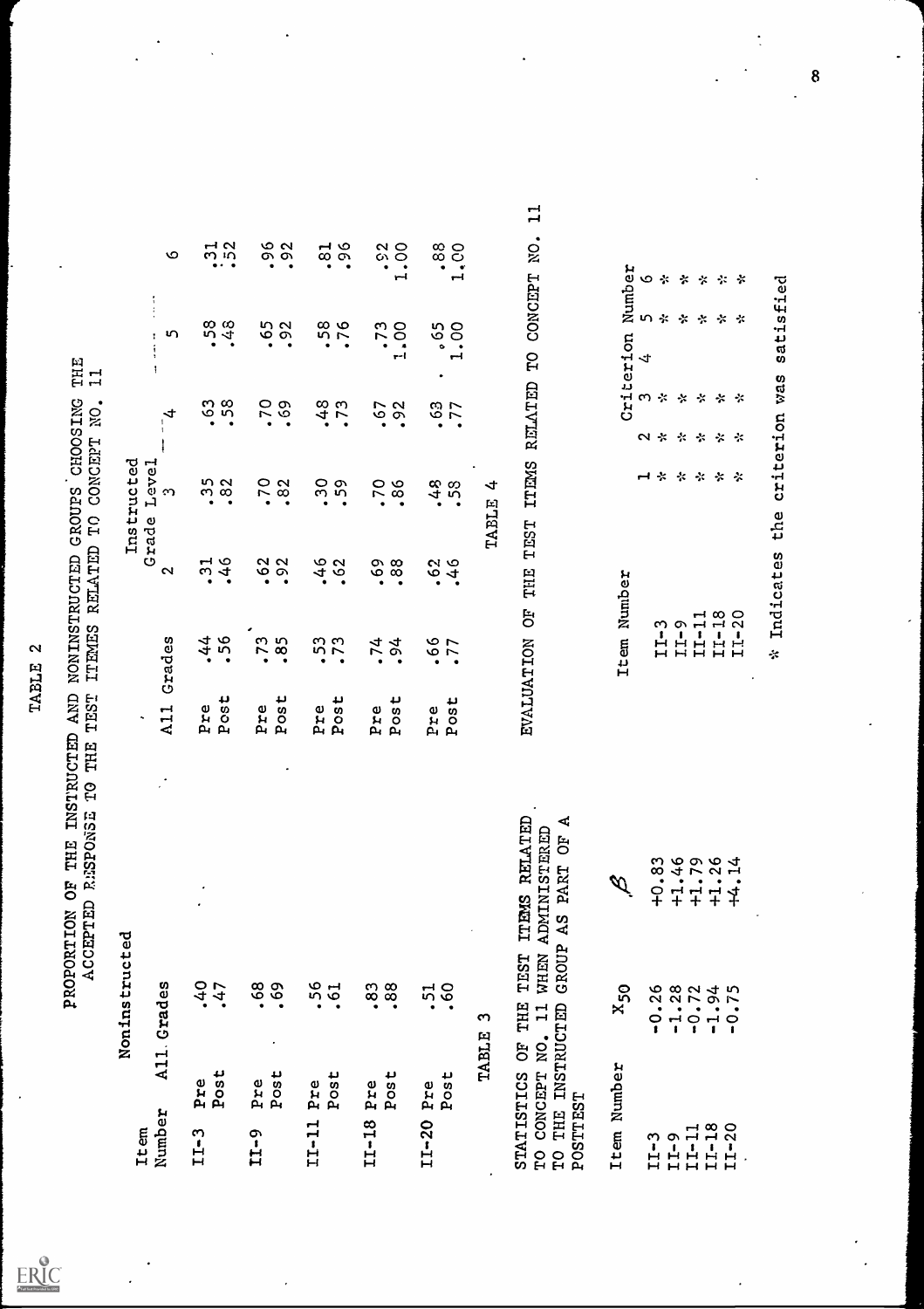Questions and Model Choices for Concept No. 11

## 11-3

Which model is more useful in explaining boiling?



## $II-11$

 $ERIC$ 

Which model is more useful in explaining a gas changing to a liquid?



11-20

11-9

Which model is more useful in explaining a liquid changing to a gas?



11-18

Which model is more useful in explaining what happens after a liquid is heated until it becomes a gas?



Which model is more useful in explaining what happens when a gas is cooled until it becomes a liquid?



9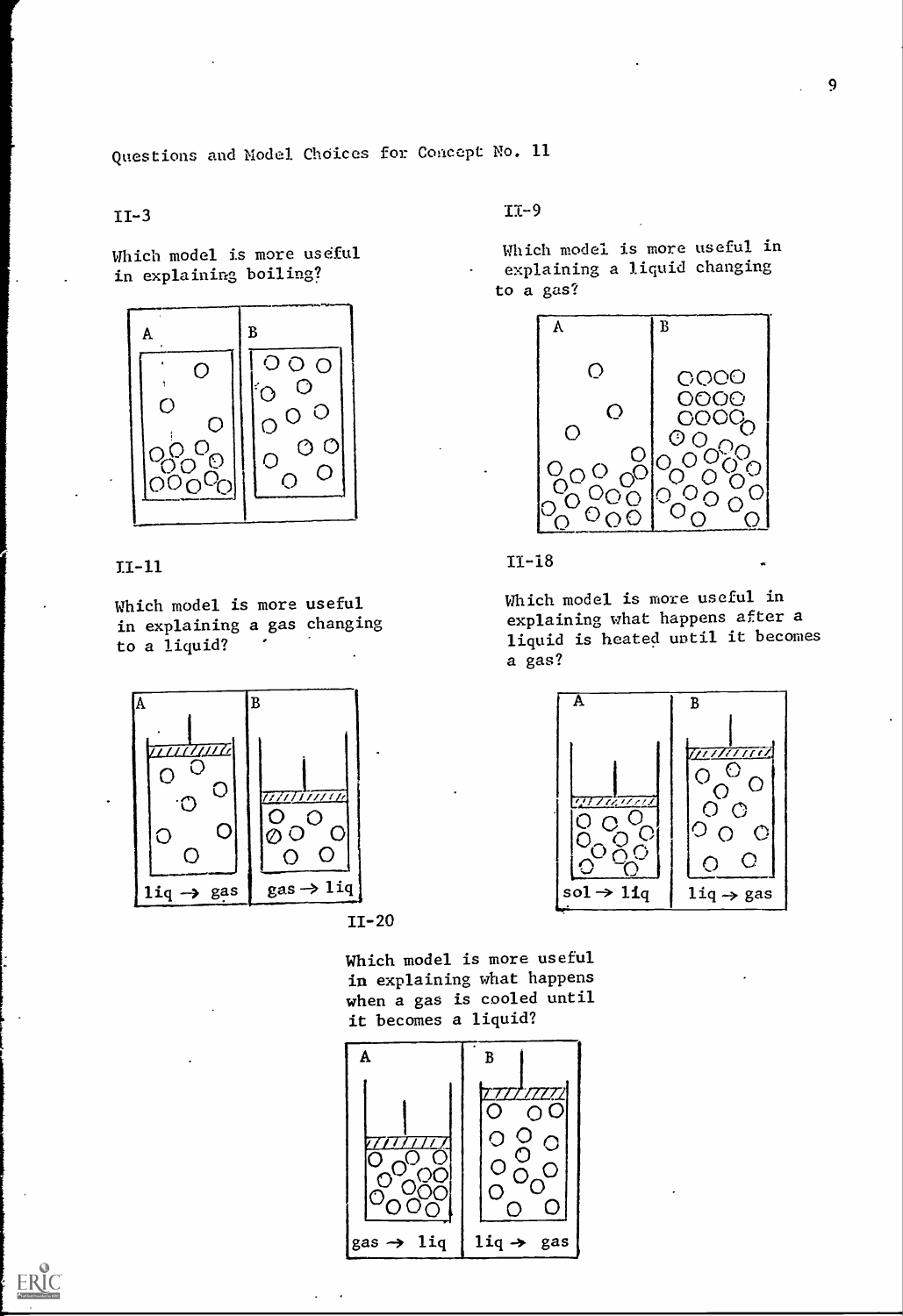#### TABLE 5

## FREQUENCY DISTRIBUTION OF ITEMS ACCORDING TO TOTAL NUMBER OF CRITERIA SATISFIED

| Total Number of<br>Criteria Satisfied | Number of Items |  |
|---------------------------------------|-----------------|--|
|                                       |                 |  |
| ٠<br>6                                |                 |  |
| 5                                     | 71              |  |
| 4                                     | 31              |  |
| 3                                     | 17              |  |
| 2                                     | 4               |  |
|                                       |                 |  |
|                                       |                 |  |

The one criterion not met by most items was  $\frac{d}{dt}4$  (Table 6). It seems that the items either do not differentiate between levels of understanding of the scheme, the particle nature of matter, or the instructional sequence has not extended beyond the levels possible for children in the lower grades.

## TABLE 6

. FREQUENCY DISTRIBUTION OF ITEMS THAT SATISFIED EACH CRITERIA ARRANGED ACCORDING TO CRITERION NUMBER

| Criterion      | $\bullet$<br>Number |  |
|----------------|---------------------|--|
| Number         | of Items            |  |
| 1              | 108                 |  |
| $\overline{2}$ | 1.04                |  |
| 3              | 106                 |  |
| 4              | ٠<br>2              |  |
| 5              | 111                 |  |
| Б              | 119                 |  |

It is noted from Table 7 that the mode of the item  $X_{50}$  distribution is in the range -1.00  $\sigma$  to -0.50 $\sigma$  and the items are distributed in an approximately "normal" manner. A range of  $X_{50}$  values is often stated as a desired goal for the items within a test or an item pool, when one wishes to maximally discriminate among all students.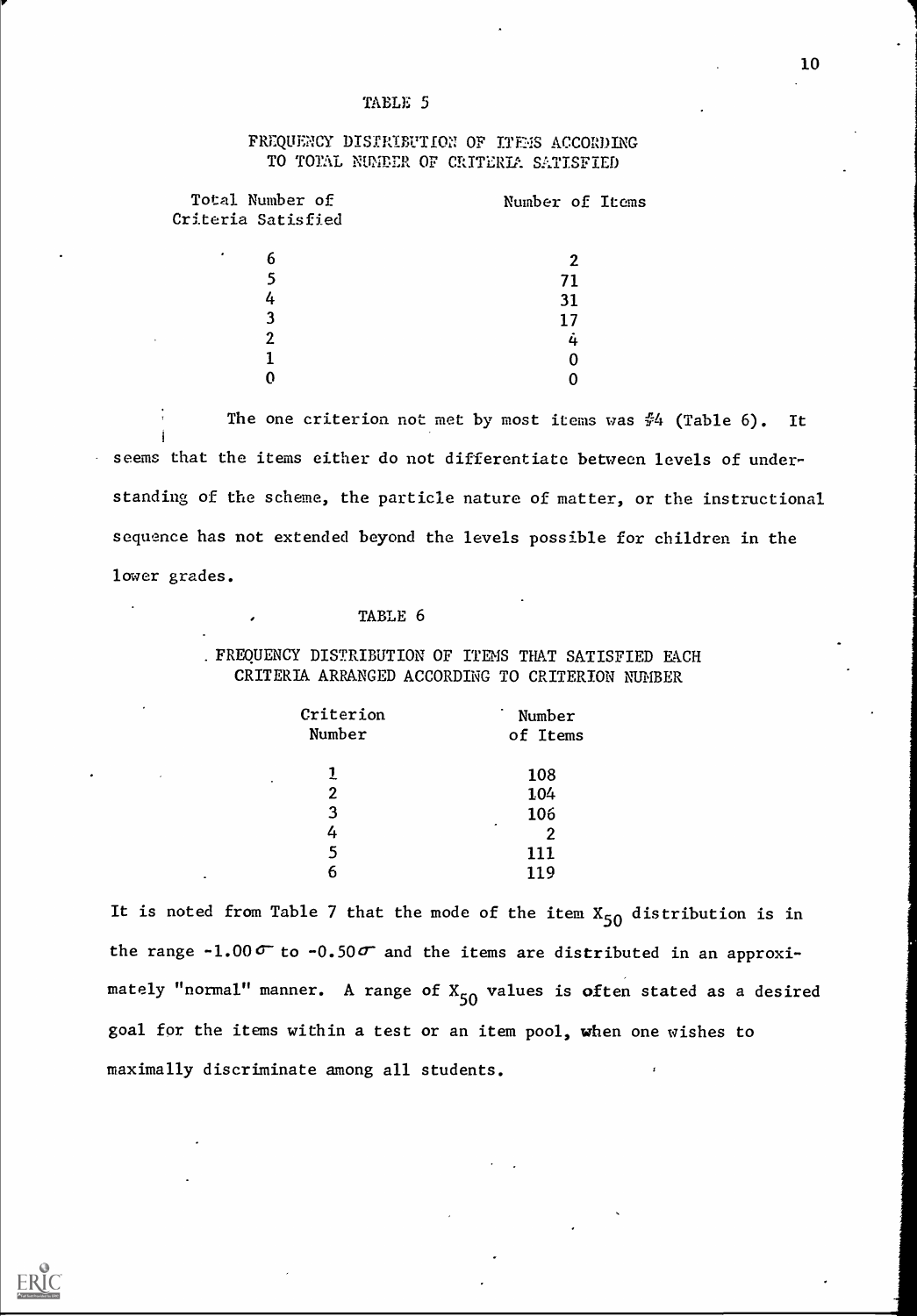## TABLE 7

FREQUENCY DISTRIBUTION OF ITEMS ACCORDING TO X RANG **50 SO** RANGE

| Range of $X_{50}$ ( $\sigma$ units) | Number of Items  |
|-------------------------------------|------------------|
| $-00 - -2.00$                       | 8                |
| $-2.00 - -1.50$                     | $\frac{7}{2}$ .6 |
| $-1.50 - -1.00$                     | 22               |
| $-1.00 - -0.50$                     | 33               |
| $-0.50 - -0.00$                     | 22               |
| $0.00 - +0.50$                      | $12 \ \mathrm{$  |
| $+0.50 - +1.00$                     | 4                |
| $+1.00 - +1.50$                     | $\mathbf{2}$     |
| $+1.50 - +2.00$                     | 0                |
| $+2.00 - + \infty$                  | ი                |

It is noted from Table 8 that that the frequency distribution of items according to the range of  $\beta$  values, an index of item discriminating power, is positively skewed and its mode is the range of +1.00 to +1.25., The high  $\beta$  values indicate that the items are effective in discriminating between the students who possess the tested ability and those who do not.

## TABLE 8

FREQUENCY DISTRIBUTION OF ITEMS ACCORDING TO  $\beta$  range

| Number of Items |
|-----------------|
| 5               |
| $\mathbf{3}$    |
| 5               |
| $\mathbf 1$     |
| 16              |
| 20              |
| 29              |
| 25              |
| 14              |
| $\mathbf 1$     |
| 0               |
|                 |